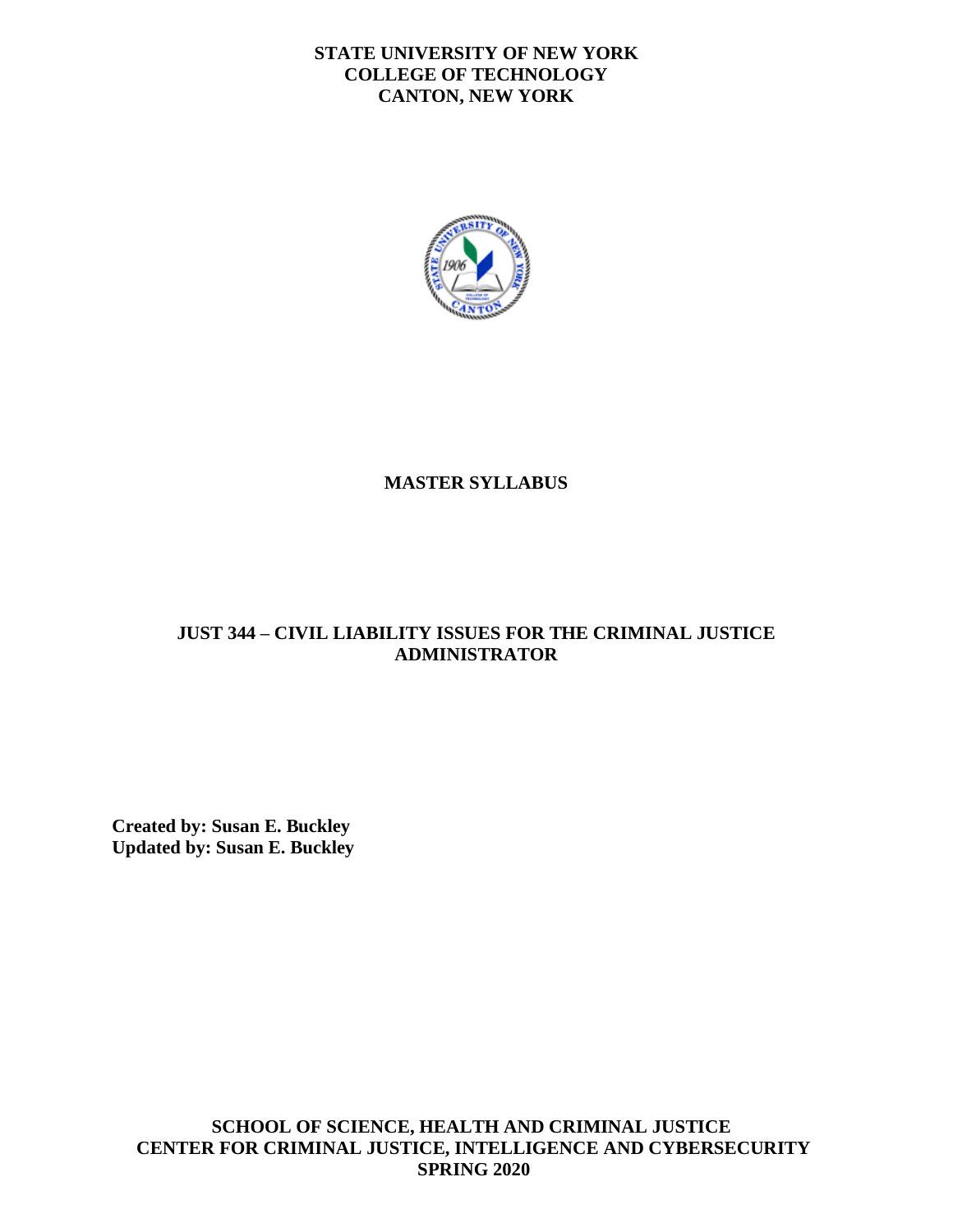- A. TITLE: Civil Liability Issues for the Criminal Justice Administrator
- **B. COURSE NUMBER:** JUST 344
- **C. CREDIT HOURS:** 3
- **D. WRITING INTENSIVE COURSE**: No
- **E. GER CATEGORY:** None
- F. **SEMESTER(S) OFFERED:** Fall and Spring
- **G.** COURSE DESCRIPTION: In this course students examine civil liability issues at the local, state, and federal law levels. Students develop better awareness of the liability risks relative to criminal justice service by learning proactive protocols that may minimize personal and organizational liability risks.

### **H. PRE-REQUISITES/CO-REQUISITES:**

 b. Co-requisite(s): None a. Pre-requisite(s): 45 credit hours in Criminal Investigations, Criminal Justice: Law Enforcement Leadership or Homeland Security or permission of instructor.

c. Pre- or co-requisite(s): None

#### **I. STUDENT LEARNING OUTCOMES:**

| <b>Course Student Learning</b><br><b>Outcome</b> [SLO]                                                                            | <u>PSLO</u>                                                                                                                                                              | <b>GER</b> | <b>ISLO</b>                                                                                          |
|-----------------------------------------------------------------------------------------------------------------------------------|--------------------------------------------------------------------------------------------------------------------------------------------------------------------------|------------|------------------------------------------------------------------------------------------------------|
| a. Compare crimes and torts.                                                                                                      |                                                                                                                                                                          |            | 2. Critical Thinking                                                                                 |
| b. Analyze potential liability<br>issues for administrators in<br>criminal justice agencies.                                      | 4. Students will be<br>able to demonstrate<br>the procedure for<br>managing a criminal<br>justice agency.                                                                |            | 2. Critical Thinking                                                                                 |
| c. Discuss common defenses<br>utilized by criminal justice<br>agencies to minimize civil<br>liability.                            | 3. Students will be<br>able to identify,<br>analyze and utilize<br>various techniques<br>used in law<br>enforcement<br>leadership.                                       |            | 2. Critical Thinking                                                                                 |
| d. Analyze current case law and<br>its applicability to trends in<br>civil litigation as related to<br>criminal justice services. | 5. Utilize<br>management skills to<br>analyze law<br>enforcement<br>structures and<br>organizational<br>cultures to produce<br>the best lawful and<br>ethical practices. |            | 5. Industry,<br>Professional,<br><b>Discipline-Specific</b><br><b>Knowledge and</b><br><b>Skills</b> |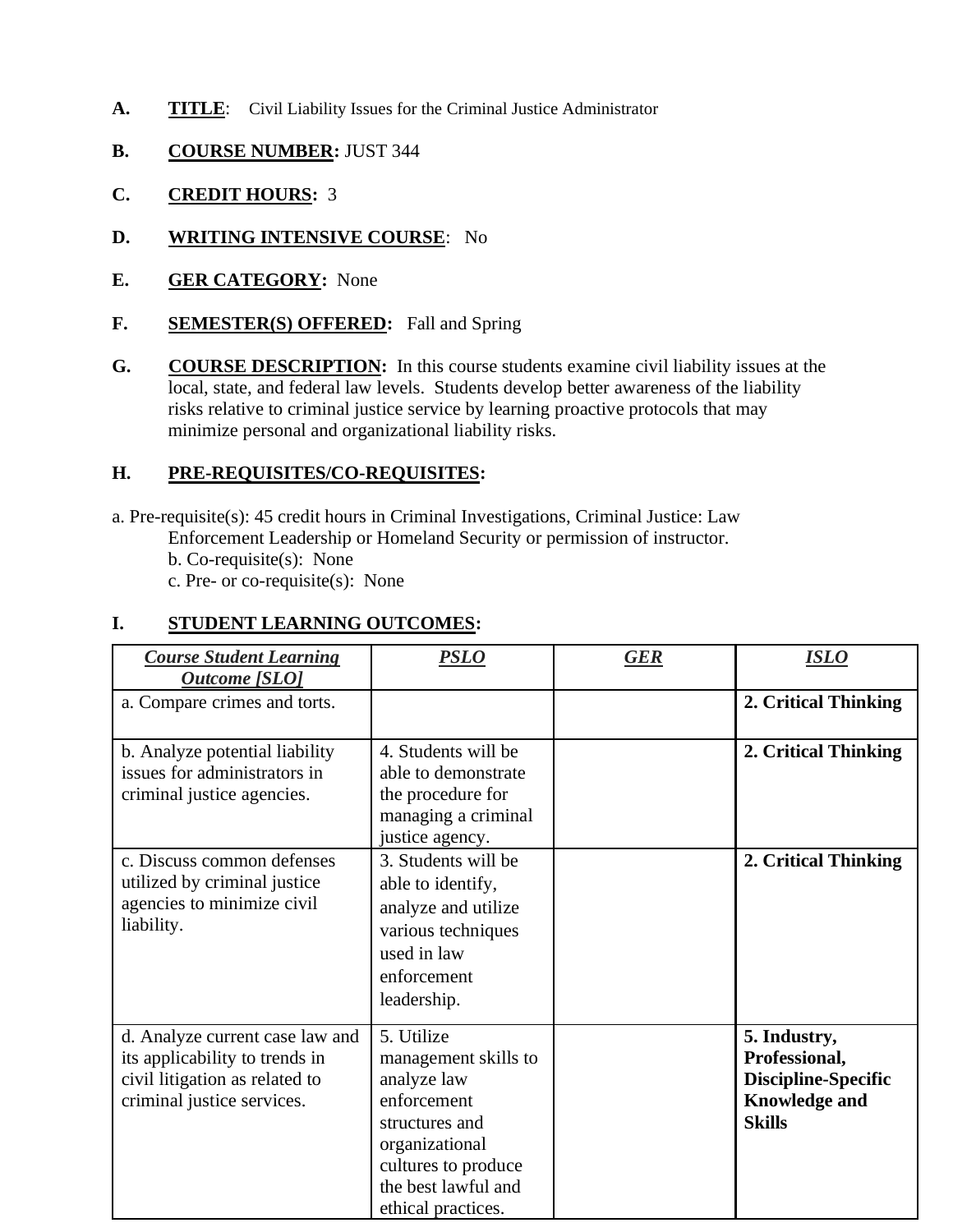| <b>KEY</b>              | <b>Institutional Student Learning Outcomes [ISLO</b> |
|-------------------------|------------------------------------------------------|
|                         | $1 - 5$                                              |
| <b>ISLO</b>             | <b>ISLO &amp; Subsets</b>                            |
| #                       |                                                      |
| 1                       | <b>Communication Skills</b>                          |
|                         | Oral [O], Written [W]                                |
| $\overline{2}$          | <b>Critical Thinking</b>                             |
|                         | Critical Analysis [CA], Inquiry & Analysis [IA],     |
|                         | <b>Problem Solving [PS]</b>                          |
| 3                       | <b>Foundational Skills</b>                           |
|                         | Information Management [IM], Quantitative            |
|                         | Lit,/Reasoning [QTR]                                 |
| $\overline{\mathbf{4}}$ | <b>Social Responsibility</b>                         |
|                         | Ethical Reasoning [ER], Global Learning [GL],        |
|                         | Intercultural Knowledge [IK], Teamwork [T]           |
| 5                       | <b>Industry, Professional, Discipline Specific</b>   |
|                         | <b>Knowledge and Skills</b>                          |

# **J.** APPLIED LEARNING COMPONENT: Yes\_ No \_\_X\_

- **K.** TEXTS: Ross, D.L. (2013). *Civil liability in criminal justice* (6<sup>th</sup> ed.). Waltham, MA: Anderson Publishing.
- **L. REFERENCES:** None
- **M. EQUIPMENT:** Technology enhanced classroom

### **N. GRADING METHOD:** A-F

### **O. SUGGESTED MEASUREMENT CRITERIA/METHODS:**

- Attendance/participation
- Assignments/presentations
- Term Paper
- Quizzes

## **P. DETAILED COURSE OUTLINE:**

I.Overview of Civil Liability

- A. Trends in police civil lawsuits
- B. Trends in correctional litigation

II.Foundations for Liability

- A. Definition of tort law
- B. Criminal Law
- C. Intentional torts
- D. Negligent torts
- E. Other types of liability

### III.Civil Liability Under State and Federal Tort Law

A. Elements of negligence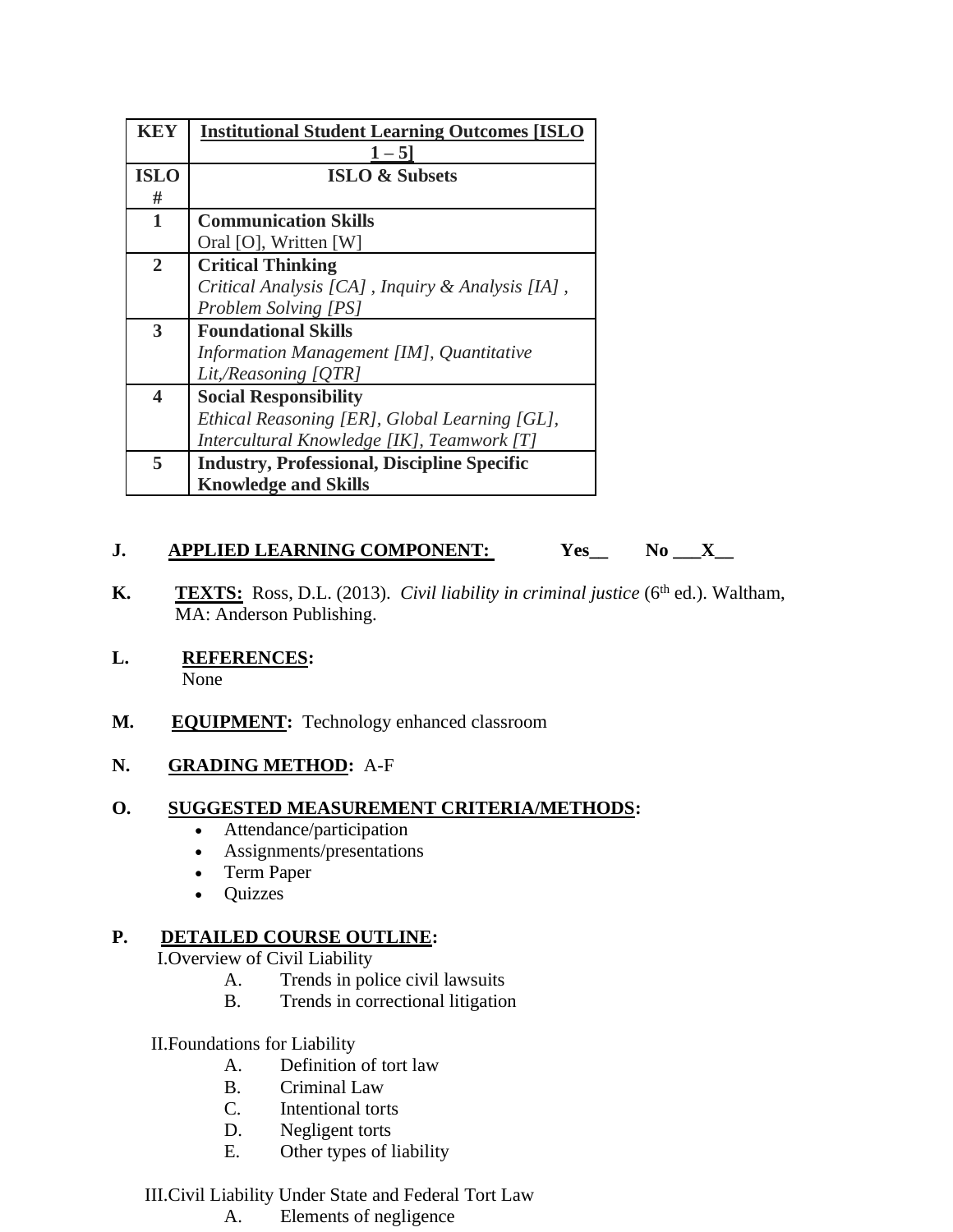- a. Duty of reasonable care
- b. Breach of duty
- c. Proximate cause
- d. Damages
- B. Special duty
- C. Areas of negligence
- D. Federal tort claims
- E. Defenses to negligent tort claims
- F. Remedies to negligent tort claims

IV.Civil Liability and Federal Law: Section 1983 Litigation

- A. History
- B. Resurrection of Section 1983
- C. Elements of Section 1983 lawsuits
- D. Mechanics of Section 1983 lawsuits

V.Defenses to Civil Litigation and Risk Management

- A. Official immunity
- B. Sovereign immunity
- C. Types of immunity
- D. Strategies for reducing risk
- E. Definition of risk management
- F. Risk control strategies
- G. Best practices

VI.Administrative and Supervisory Liability

- A. Supervisory liability issues
- B. Theories of supervisory liability
- C. Liability risk reduction

VII.Liability for Failure to Train

- A. *City of Canton v Harris*
- B. Status of failure to train liability
- C. Implications of failure to train litigation
- D. Failure to train in corrections

#### VIII.Operating Criminal Justice Agencies Under a Consent Decree

- A. Section 14141
- B. Background of Section 14141
- C. Investigation trends of Section 14141
- D. Principal components of Section 14141Consent Decrees

### IX.Personnel Issues and Liability

- A. Sexual harassment
- B. Americans with Disabilities Act
- C. Wrongful termination
- D. Fair labor standards act
- E. Employee drug testing

#### X.Use of Force in Law Enforcement and Corrections

- A. Use of force standards
- B. Objective reasonableness standard
- C. Application of *Graham*